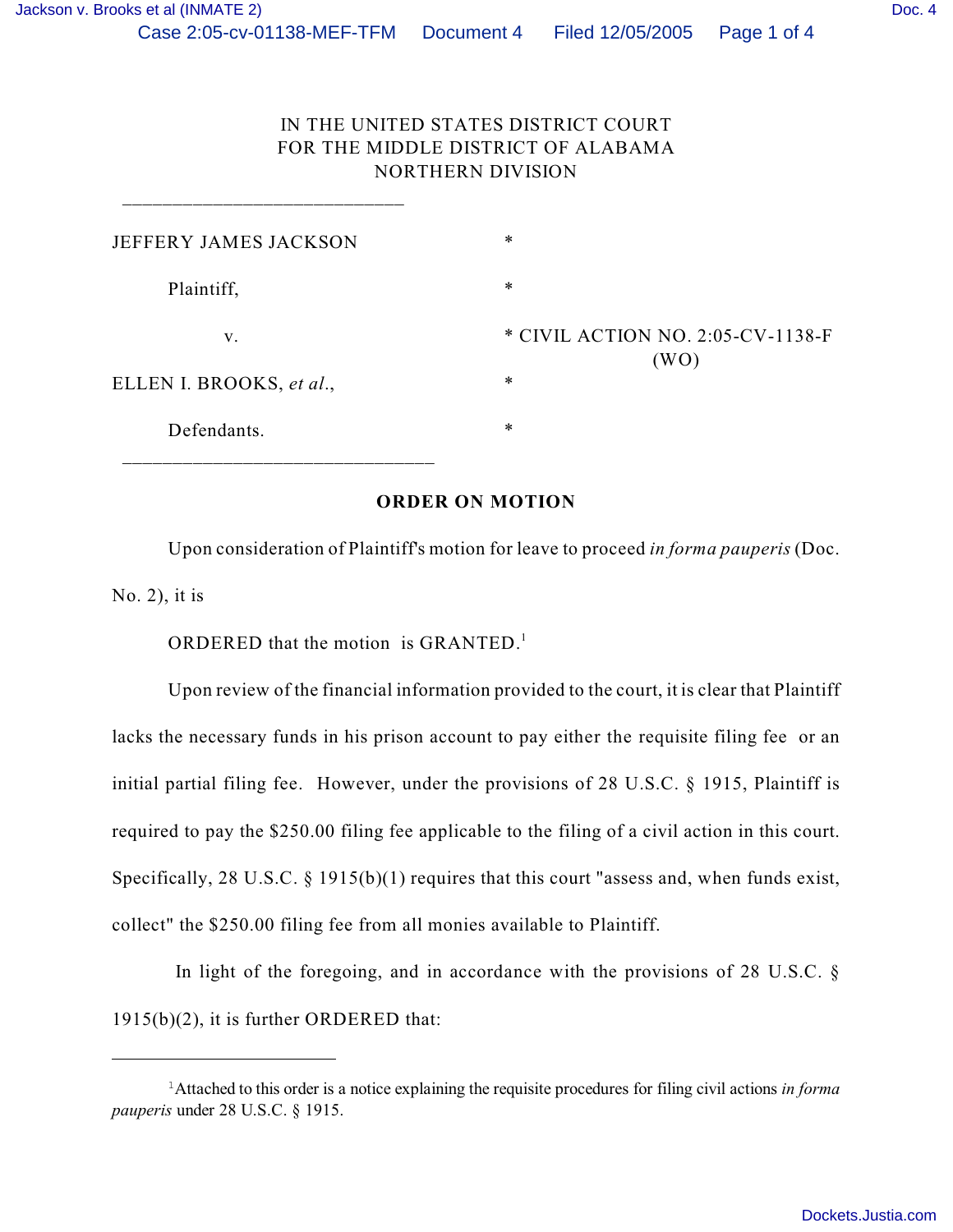1. Plaintiff shall make monthly payments of 20 percent of the monies credited to and/or maintained in his prison account as payments towards the \$250.00 filing fee;

2. Those persons having custody of Plaintiff shall forward the above described payments from Plaintiff's account to the clerk of this court each time the amount in Plaintiff's account exceeds \$10.00 until the \$250.00 filing fee is paid in full; and

3. To aid Plaintiff and those persons having custody of him in complying with the requirements of this order, the Clerk of Court is DIRECTED to furnish a copy of this order to Plaintiff and the inmate account clerk at the Montgomery County Detention Center.<sup>2</sup>

Done this 5th day of December 2005.

/s/ Delores R. Boyd DELORES R. BOYD UNITED STATES MAGISTRATE JUDGE

<sup>&</sup>lt;sup>2</sup>Plaintiff is advised that if this case is dismissed for any reason he remains obligated to pay the \$250.00 filing fee. The filing fee will be collected from any funds which become available to Plaintiff and will be forwarded to this court by those persons having custody of Plaintiff pursuant to the directives contained in this order.

Additionally, Plaintiff is advised that if he files a notice of appeal he will likewise be required to pay the requisite appellate filing fee which is currently \$255.00. Thus, if at the time Plaintiff files a notice of appeal he has the necessary funds to pay the \$255.00 filing fee, he must submit such amount to the court with the notice of appeal. If the requisite funds are not available and Plaintiff seeks to proceed *in forma pauperis* on his appeal, he must complete an affidavit in support of such request and supply the court with a certified copy of his prison account statement for the 6-month period preceding the filing of the appeal. However, Plaintiff is informed that regardless of this court's determination on his *in forma pauperis* motion the entire appellate filing fee will be collected from those persons having custody of him from funds available in his prison account in a manner similar to that outlined in this order.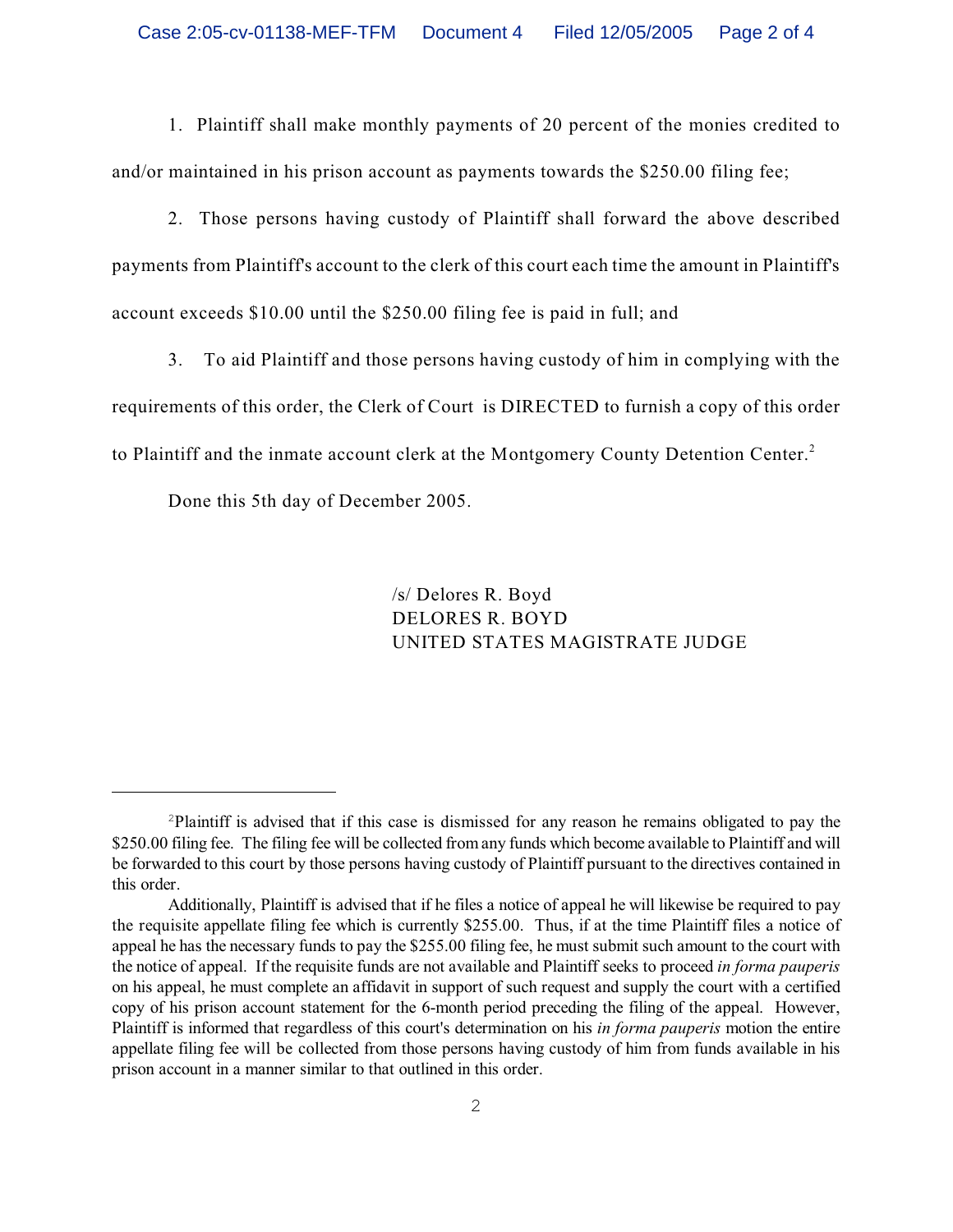## **NOTICE**

## INFORMATION TO PRISONERS SEEKING LEAVE TO PROCEED *IN FORMA PAUPERIS* PURSUANT TO 28 U.S.C. § 1915 IN CIVIL ACTIONS BEFORE ANY FEDERAL COURT

**In accordance with 1996 amendments to the** *in forma pauperis* **(IFP) statute governing civil actions in federal court, as a prisoner you will be obligated to pay the full filing fee of \$250.00 for a civil action**. **If you later file an appeal, the filing fee for the appeal is \$255.00 and you will likewise be responsible for payment of such fee. Thus, if at the time you file your action you have the funds available to pay the requisite filing fee, you must send such amount to the court with your complaint or notice of appeal and, if appropriate, your IFP application.** 

If you do not have enough money to pay the full filing fee when your action is filed, you can file the action without prepayment of the filing fee. However, the court will assess and, when funds exist, collect an initial partial filing fee. The initial partial filing fee will be equal to 20 percent of the average monthly deposits to your prison or jail account for the six months immediately preceding the filing of the lawsuit, or 20 percent of the average monthly balance in your prison or jail account for that same six month period, whichever is greater. The court will order that you make the initial partial filing fee out of your prison or jail account or any other funds you have indicated are available to you. **If you fail to submit the initial partial filing fee, your case will be dismissed and the full amount of the filing fee will be collected from those persons having custody of you**.

After the initial partial filing fee has been paid, you will be responsible for paying the balance of the filing fee. To fulfill your obligation for payment of the full filing fee, each month you will owe 20 percent of 1your preceding month's income toward the balance on the filing fee. Pursuant to an order of the court, the agency that has custody of you will collect that money and send payments to the court any time the amount in the account exceeds \$10.00. **You are advised that the balance of the filing fee will be collected even if the action is subsequently dismissed for any reason, summary judgment is granted against you, or you fail to prevail at trial.** 

In order to proceed with an action or appeal *in forma pauperis* you must complete the affidavit in support of your request to proceed *in forma pauperis* and supply the court with a certified copy of your prisoner account statement for the 6-month period preceding the filing of the complaint or notice of appeal and return it to the court with your cause of action. If you submit an incomplete form or do not submit a prison or jail account statement with the form, your request to proceed *in forma pauperis* will be denied.

**Regardless of whether some or all of the filing fee has been paid, the court is required to screen your complaint and to dismiss the complaint if (1) your allegation of**